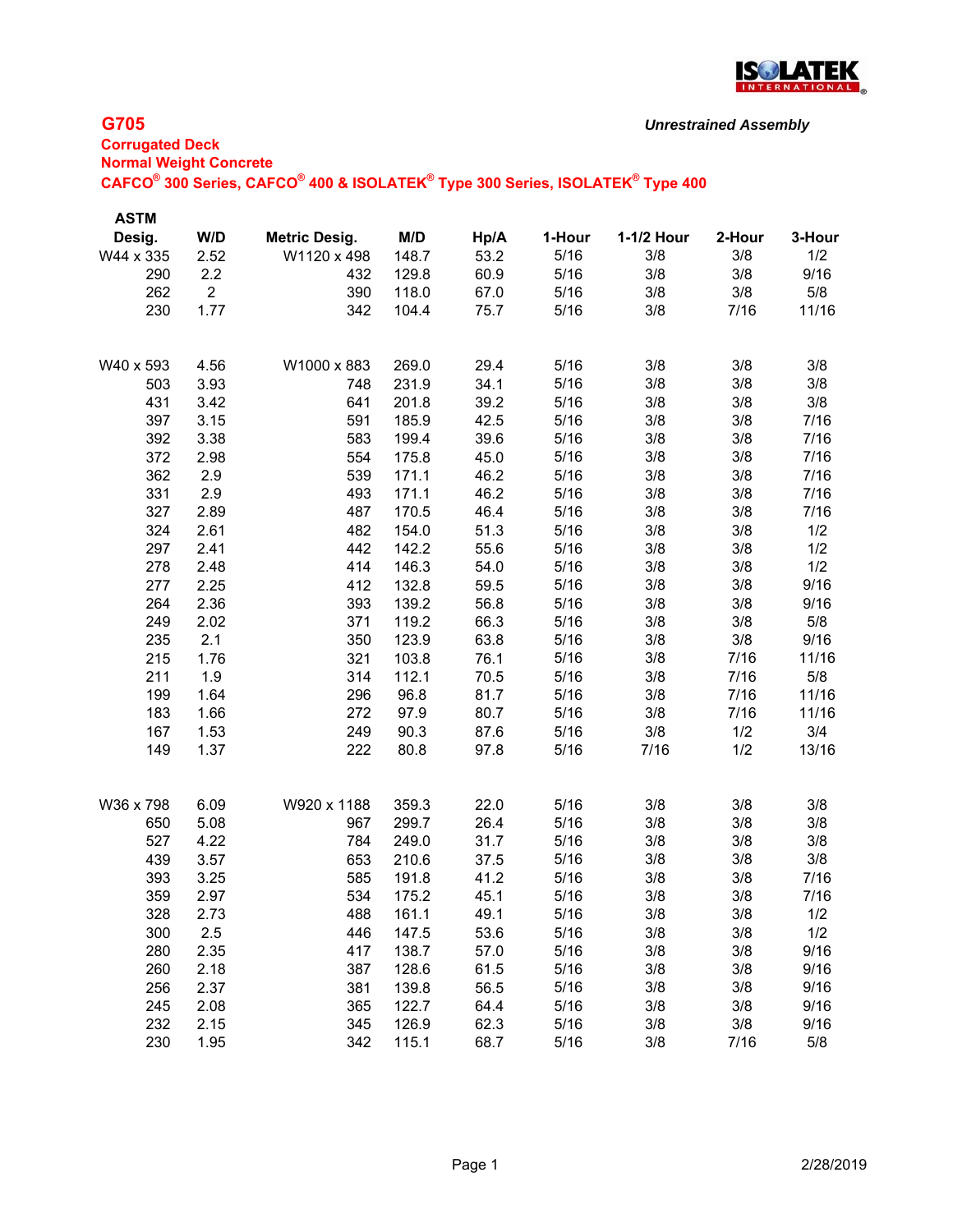

## **G705**

# **Corrugated Deck Normal Weight Concrete CAFCO® 300 Series, CAFCO® 400 & ISOLATEK® Type 300 Series, ISOLATEK® Type 400**

| <b>ASTM</b> |      |                      |       |       |        |            |        |        |
|-------------|------|----------------------|-------|-------|--------|------------|--------|--------|
| Desig.      | W/D  | <b>Metric Desig.</b> | M/D   | Hp/A  | 1-Hour | 1-1/2 Hour | 2-Hour | 3-Hour |
| W36 x 210   | 1.96 | W920 x 313           | 115.6 | 68.4  | 5/16   | 3/8        | 7/16   | 5/8    |
| 194         | 1.81 | 289                  | 106.8 | 74.0  | 5/16   | 3/8        | 7/16   | 5/8    |
| 182         | 1.72 | 271                  | 101.5 | 77.9  | 5/16   | 3/8        | 7/16   | 11/16  |
| 170         | 1.6  | 253                  | 94.4  | 83.7  | 5/16   | 3/8        | 1/2    | 11/16  |
| 160         | 1.51 | 238                  | 89.1  | 88.7  | 5/16   | 7/16       | 1/2    | 3/4    |
| 150         | 1.43 | 223                  | 84.4  | 93.7  | 5/16   | 7/16       | 1/2    | 3/4    |
| 135         | 1.29 | 201                  | 76.1  | 103.9 | 5/16   | 7/16       | 9/16   | 13/16  |
| W33 x 387   | 3.31 | W840 x 576           | 195.3 | 40.5  | 5/16   | 3/8        | 3/8    | 7/16   |
| 354         | 3.05 | 527                  | 180.0 | 43.9  | 5/16   | 3/8        | 3/8    | 7/16   |
| 318         | 2.77 | 473                  | 163.4 | 48.4  | 5/16   | 3/8        | 3/8    | 1/2    |
| 291         | 2.55 | 433                  | 150.5 | 52.5  | 5/16   | 3/8        | 3/8    | 1/2    |
| 263         | 2.33 | 392                  | 137.5 | 57.5  | 5/16   | 3/8        | 3/8    | 9/16   |
| 241         | 2.13 | 359                  | 125.7 | 62.9  | 5/16   | 3/8        | 3/8    | 9/16   |
| 221         | 1.97 | 329                  | 116.2 | 68.0  | 5/16   | 3/8        | 7/16   | 5/8    |
| 201         | 1.79 | 299                  | 105.6 | 74.9  | 5/16   | 3/8        | 7/16   | 11/16  |
| 169         | 1.7  | 251                  | 100.3 | 78.8  | 5/16   | 3/8        | 7/16   | 11/16  |
| 152         | 1.53 | 226                  | 90.3  | 87.6  | 5/16   | 3/8        | 1/2    | 3/4    |
| 141         | 1.43 | 210                  | 84.4  | 93.7  | 5/16   | 7/16       | 1/2    | 3/4    |
| 130         | 1.32 | 193                  | 77.9  | 101.5 | 5/16   | 7/16       | 9/16   | 13/16  |
| 118         | 1.21 | 176                  | 71.4  | 110.7 | 5/16   | 1/2        | 9/16   | 7/8    |
| W30 x 391   | 3.59 | W760 x 582           | 211.8 | 37.3  | 5/16   | 3/8        | 3/8    | 3/8    |
| 357         | 3.31 | 531                  | 195.3 | 40.5  | 5/16   | 3/8        | 3/8    | 7/16   |
| 326         | 3.05 | 484                  | 180.0 | 43.9  | 5/16   | 3/8        | 3/8    | 7/16   |
| 292         | 2.73 | 434                  | 161.1 | 49.1  | 5/16   | 3/8        | 3/8    | 1/2    |
| 261         | 2.46 | 389                  | 145.1 | 54.5  | 5/16   | 3/8        | 3/8    | 1/2    |
| 235         | 2.24 | 350                  | 132.2 | 59.8  | 5/16   | 3/8        | 3/8    | 9/16   |
| 211         | 2.01 | 314                  | 118.6 | 66.7  | 5/16   | 3/8        | 3/8    | 5/8    |
| 191         | 1.85 | 284                  | 109.2 | 72.4  | 5/16   | 3/8        | 7/16   | 5/8    |
| 173         | 1.66 | 257                  | 97.9  | 80.7  | 5/16   | 3/8        | 7/16   | 11/16  |
| 148         | 1.64 | 220                  | 96.8  | 81.7  | 5/16   | 3/8        | 7/16   | 11/16  |
| 132         | 1.47 | 196                  | 86.7  | 91.1  | 5/16   | 7/16       | 1/2    | 3/4    |
| 124         | 1.39 | 185                  | 82.0  | 96.4  | 5/16   | 7/16       | 1/2    | 13/16  |
| 116         | 1.3  | 173                  | 76.7  | 103.1 | 5/16   | 7/16       | 9/16   | 13/16  |
| 108         | 1.21 | 161                  | 71.4  | 110.7 | 5/16   | 1/2        | 9/16   | 7/8    |
| 99          | 1.12 | 147                  | 66.1  | 119.6 | 5/16   | 1/2        | 5/8    | 7/8    |
| 90          | 1.02 | 134                  | 60.2  | 131.4 | 5/16   | 1/2        | 5/8    | 15/16  |
| W27 x 539   | 5.08 | W690 x 802           | 299.7 | 26.4  | 5/16   | 3/8        | 3/8    | 3/8    |
| 368         | 3.64 | 548                  | 214.8 | 36.8  | 5/16   | 3/8        | 3/8    | 3/8    |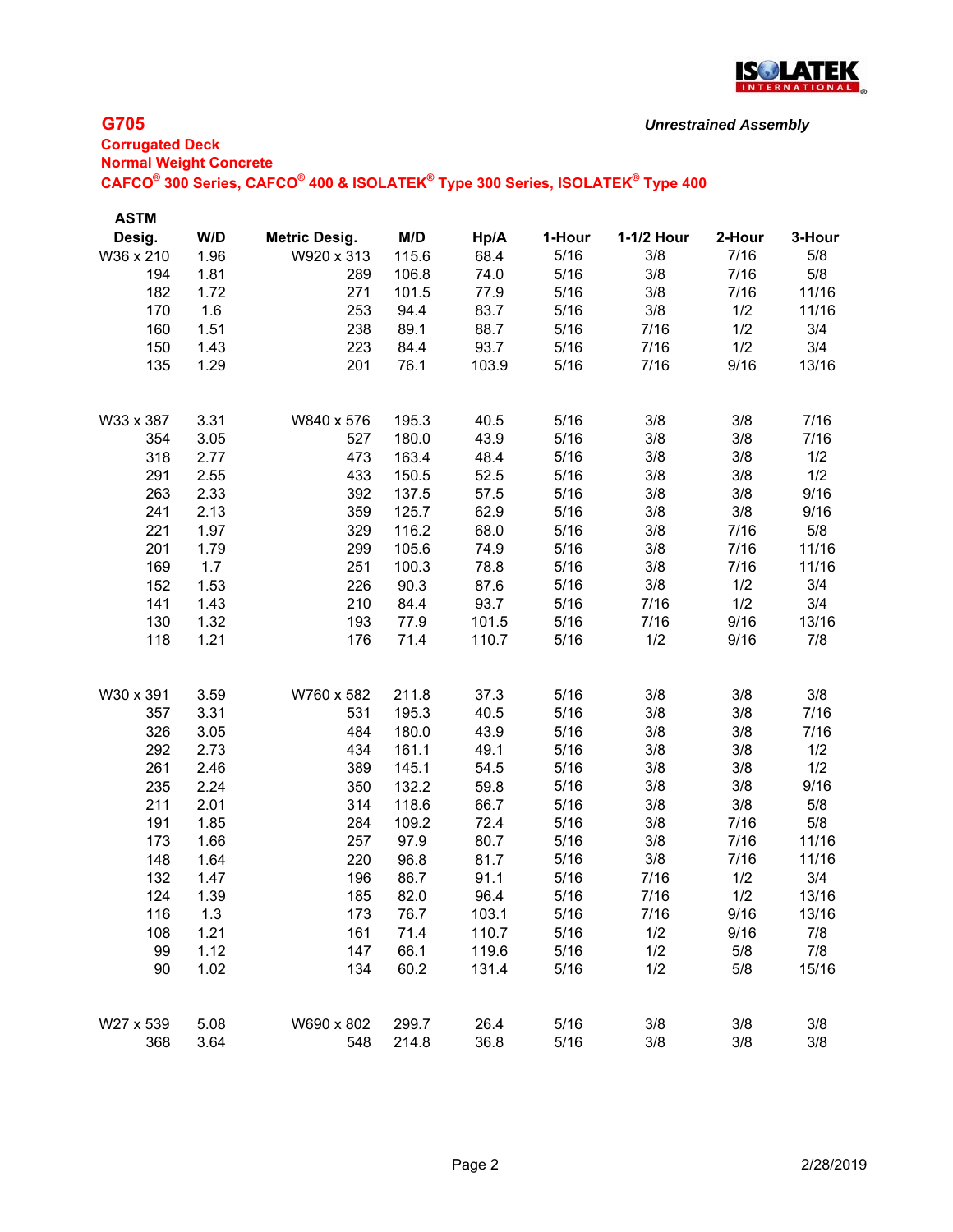

## **G705**

# **Corrugated Deck Normal Weight Concrete CAFCO® 300 Series, CAFCO® 400 & ISOLATEK® Type 300 Series, ISOLATEK® Type 400**

| <b>ASTM</b> |      |                      |       |       |        |            |        |            |
|-------------|------|----------------------|-------|-------|--------|------------|--------|------------|
| Desig.      | W/D  | <b>Metric Desig.</b> | M/D   | Hp/A  | 1-Hour | 1-1/2 Hour | 2-Hour | 3-Hour     |
| W27 x 336   | 3.36 | W690 x 500           | 198.2 | 39.9  | 5/16   | 3/8        | 3/8    | 7/16       |
| 307         | 3.11 | 457                  | 183.5 | 43.1  | 5/16   | 3/8        | 3/8    | 7/16       |
| 281         | 2.86 | 418                  | 168.7 | 46.8  | 5/16   | 3/8        | 3/8    | 7/16       |
| 258         | 2.64 | 384                  | 155.8 | 50.8  | 5/16   | 3/8        | 3/8    | 1/2        |
| 235         | 2.43 | 350                  | 143.4 | 55.1  | 5/16   | 3/8        | 3/8    | 1/2        |
| 217         | 2.26 | 323                  | 133.3 | 59.3  | 5/16   | 3/8        | 3/8    | 9/16       |
| 194         | 2.03 | 289                  | 119.8 | 66.0  | 5/16   | 3/8        | 3/8    | 5/8        |
| 178         | 1.87 | 265                  | 110.3 | 71.6  | 5/16   | 3/8        | 7/16   | 5/8        |
| 161         | 1.7  | 240                  | 100.3 | 78.8  | 5/16   | 3/8        | 7/16   | 11/16      |
| 146         | 1.55 | 217                  | 91.5  | 86.4  | 5/16   | 3/8        | 1/2    | 3/4        |
| 129         | 1.56 | 192                  | 92.0  | 85.9  | 5/16   | 3/8        | 1/2    | 3/4        |
| 114         | 1.39 | 170                  | 82.0  | 96.4  | 5/16   | 7/16       | 1/2    | 13/16      |
| 102         | 1.24 | 152                  | 73.2  | 108.1 | $5/16$ | 7/16       | 9/16   | 7/8        |
| 94          | 1.15 | 140                  | 67.9  | 116.5 | 5/16   | 1/2        | 9/16   | 7/8        |
| 84          | 1.03 | 125                  | 60.8  | 130.1 | 5/16   | 1/2        | 5/8    | 15/16      |
|             |      |                      |       |       |        |            |        |            |
| W24 x 370   | 3.98 | W610 x 551           | 234.8 | 33.7  | 5/16   | 3/8        | 3/8    | 3/8        |
| 335         | 3.66 | 498                  | 215.9 | 36.6  | 5/16   | 3/8        | 3/8    | 3/8        |
| 306         | 3.37 | 455                  | 198.8 | 39.8  | 5/16   | 3/8        | 3/8    | 7/16       |
| 279         | 3.11 | 415                  | 183.5 | 43.1  | 5/16   | 3/8        | 3/8    | 7/16       |
| 250         | 2.81 | 372                  | 165.8 | 47.7  | 5/16   | 3/8        | 3/8    | 1/2        |
| 229         | 2.6  | 341                  | 153.4 | 51.5  | 5/16   | 3/8        | 3/8    | 1/2        |
| 207         | 2.36 | 307                  | 139.2 | 56.8  | 5/16   | 3/8        | 3/8    | 9/16       |
| 192         | 2.2  | 285                  | 129.8 | 60.9  | 5/16   | 3/8        | 3/8    | 9/16       |
| 176         | 2.03 | 262                  | 119.8 | 66.0  | 5/16   | 3/8        | 3/8    | 5/8        |
| 162         | 1.88 | 241                  | 110.9 | 71.3  | 5/16   | 3/8        | 7/16   | 5/8        |
| 146         | 1.7  | 217                  | 100.3 | 78.8  | 5/16   | 3/8        | 7/16   | 11/16      |
| 131         | 1.54 | 195                  | 90.9  | 87.0  | 5/16   | 3/8        | 1/2    | 3/4        |
| 117         | 1.38 | 174                  | 81.4  | 97.1  | 5/16   | 7/16       | 1/2    | 13/16      |
| 104         | 1.24 | 155                  | 73.2  | 108.1 | 5/16   | 7/16       | 9/16   | 7/8        |
| 103         | 1.4  | 153                  | 82.6  | 95.7  | 5/16   | 7/16       | 1/2    | 3/4        |
| 94          | 1.28 | 140                  | 75.5  | 104.7 | 5/16   | 7/16       | 9/16   | 13/16      |
| 84          | 1.15 | 125                  | 67.9  | 116.5 | 5/16   | 1/2        | 9/16   | 7/8        |
| 76          | 1.05 | 113                  | 62.0  | 127.6 | 5/16   | 1/2        | 5/8    | 15/16      |
| 68          | 0.94 | 101                  | 55.5  | 142.5 | 5/16   | 9/16       | 11/16  | 1          |
| 62          | 0.93 | 92                   | 54.9  | 144.1 | 5/16   | 9/16       | 11/16  | 1          |
| 55          | 0.82 | 82                   | 48.4  | 163.4 | 5/16   | 9/16       | 11/16  | $1 - 1/16$ |
| W21 x 201   | 2.5  | W530 x 300           | 147.5 | 53.6  | 5/16   | 3/8        | 3/8    | 1/2        |
| 182         | 2.28 | 272                  | 134.5 | 58.8  | 5/16   | 3/8        | 3/8    | 9/16       |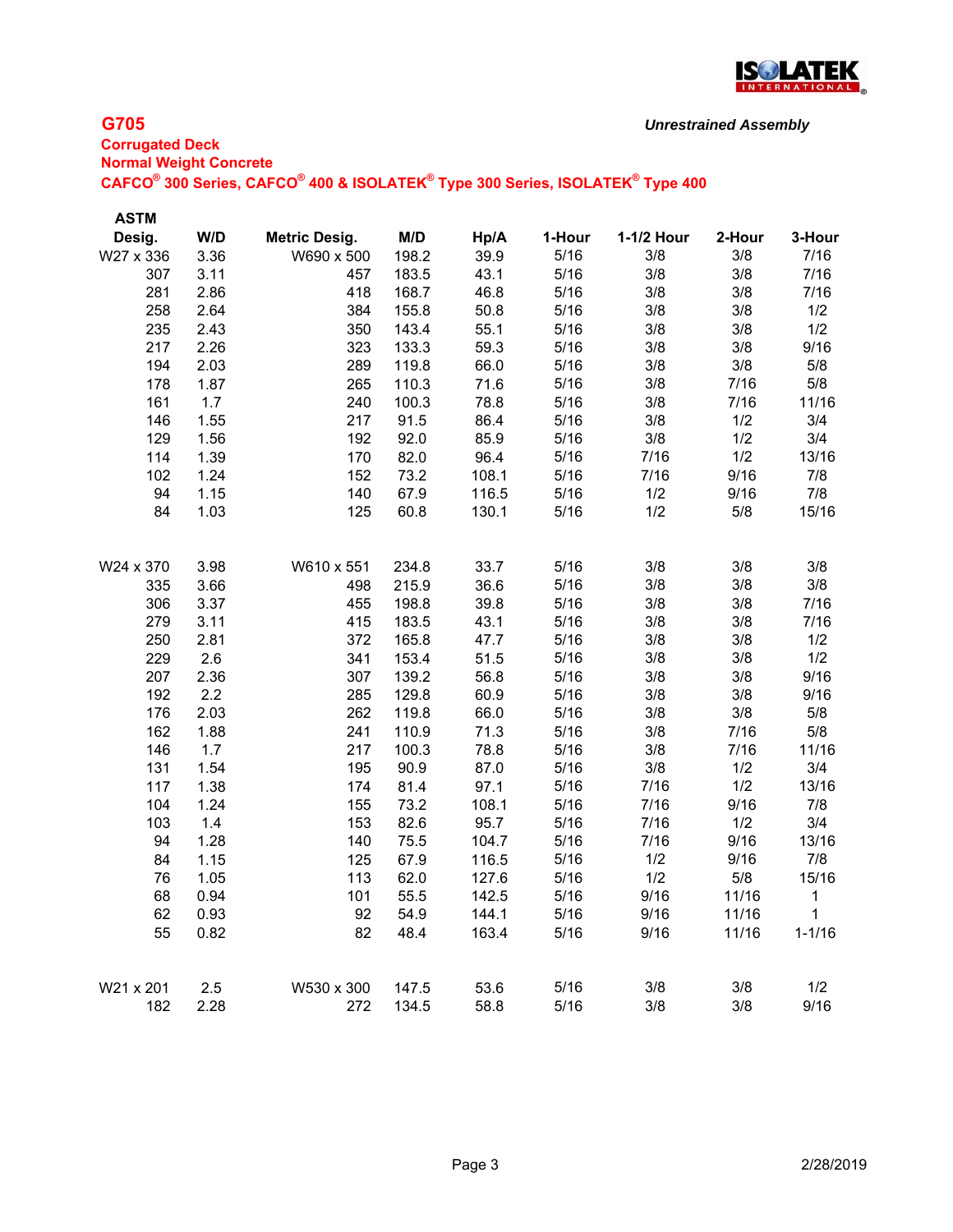

## **G705**

## **Corrugated Deck Normal Weight Concrete CAFCO® 300 Series, CAFCO® 400 & ISOLATEK® Type 300 Series, ISOLATEK® Type 400** *Unrestrained Assembly*

| <b>ASTM</b> |      |                      |       |       |        |            |        |              |
|-------------|------|----------------------|-------|-------|--------|------------|--------|--------------|
| Desig.      | W/D  | <b>Metric Desig.</b> | M/D   | Hp/A  | 1-Hour | 1-1/2 Hour | 2-Hour | 3-Hour       |
| W21 x 166   | 2.09 | W530 x 248           | 123.3 | 64.1  | 5/16   | 3/8        | 3/8    | 9/16         |
| 147         | 1.87 | 219                  | 110.3 | 71.6  | 5/16   | 3/8        | 7/16   | 5/8          |
| 132         | 1.68 | 196                  | 99.1  | 79.8  | 5/16   | 3/8        | 7/16   | 11/16        |
| 122         | 1.57 | 182                  | 92.6  | 85.3  | 5/16   | 3/8        | 1/2    | 3/4          |
| 111         | 1.43 | 165                  | 84.4  | 93.7  | 5/16   | 7/16       | 1/2    | 3/4          |
| 101         | 1.3  | 150                  | 76.7  | 103.1 | 5/16   | 7/16       | 9/16   | 13/16        |
| 93          | 1.4  | 138                  | 82.6  | 95.7  | 5/16   | 7/16       | 1/2    | 3/4          |
| 83          | 1.26 | 123                  | 74.3  | 106.3 | 5/16   | 7/16       | 9/16   | 13/16        |
| 73          | 1.11 | 109                  | 65.5  | 120.7 | 5/16   | 1/2        | 5/8    | 15/16        |
| 68          | 1.04 | 101                  | 61.4  | 128.8 | 5/16   | 1/2        | 5/8    | 15/16        |
| 62          | 0.95 | 92                   | 56.1  | 141.0 | 5/16   | 9/16       | 11/16  | 1            |
| 57          | 0.95 | 85                   | 56.1  | 141.0 | 5/16   | 9/16       | 11/16  | 1            |
| 55          | 0.85 | 82                   | 50.2  | 157.6 | 5/16   | 9/16       | 11/16  | $1 - 1/16$   |
| 50          | 0.83 | 74                   | 49.0  | 161.4 | 5/16   | 9/16       | 11/16  | $1 - 1/16$   |
| 48          | 0.75 | 72                   | 44.3  | 178.6 | 3/8    | 5/8        | 3/4    | $1 - 1/8$    |
| 44          | 0.74 | 66                   | 43.7  | 181.1 | 3/8    | 5/8        | 3/4    | $1 - 1/8$    |
|             |      |                      |       |       |        |            |        |              |
| W18 x 175   | 2.46 | W460 x 260           | 145.1 | 54.5  | 5/16   | 3/8        | 3/8    | 1/2          |
| 158         | 2.24 | 235                  | 132.2 | 59.8  | 5/16   | 3/8        | 3/8    | 9/16         |
| 143         | 2.05 | 213                  | 121.0 | 65.4  | 5/16   | 3/8        | 3/8    | 5/8          |
| 130         | 1.88 | 193                  | 110.9 | 71.3  | 5/16   | 3/8        | 7/16   | 5/8          |
| 119         | 1.72 | 177                  | 101.5 | 77.9  | 5/16   | 3/8        | 7/16   | 11/16        |
| 106         | 1.55 | 158                  | 91.5  | 86.4  | 5/16   | 3/8        | 1/2    | 3/4          |
| 97          | 1.42 | 144                  | 83.8  | 94.4  | 5/16   | 7/16       | 1/2    | 3/4          |
| 86          | 1.27 | 128                  | 74.9  | 105.5 | 5/16   | 7/16       | 9/16   | 13/16        |
| 76          | 1.13 | 113                  | 66.7  | 118.6 | 5/16   | 1/2        | 9/16   | 7/8          |
| 71          | 1.22 | 106                  | 72.0  | 109.8 | 5/16   | 7/16       | 9/16   | 7/8          |
| 65          | 1.13 | 97                   | 66.7  | 118.6 | 5/16   | 1/2        | 9/16   | 7/8          |
| 60          | 1.04 | 89                   | 61.4  | 128.8 | 5/16   | 1/2        | 5/8    | 15/16        |
| 55          | 0.96 | 82                   | 56.6  | 139.6 | 5/16   | 9/16       | 5/8    | 1            |
| 50          | 0.88 | 74                   | 51.9  | 152.3 | 5/16   | 9/16       | 11/16  | $1 - 1/16$   |
| 46          | 0.87 | 68                   | 51.3  | 154.0 | 5/16   | 9/16       | 11/16  | $1 - 1/16$   |
| 40          | 0.76 | 60                   | 44.8  | 176.3 | 3/8    | 5/8        | 3/4    | $1 - 1/8$    |
| 35          | 0.67 | 52                   | 39.5  | 200.0 | 3/8    | 5/8        | 13/16  | $1 - 3/16$   |
|             |      |                      |       |       |        |            |        |              |
| W16 x 100   | 1.59 | W410 x 149           | 93.8  | 84.3  | 5/16   | 3/8        | 1/2    | 11/16        |
| 89          | 1.43 | 132                  | 84.4  | 93.7  | 5/16   | 7/16       | 1/2    | 3/4          |
| 77          | 1.25 | 114                  | 73.8  | 107.2 | 5/16   | 7/16       | 9/16   | 13/16        |
| 67          | 1.09 | 100                  | 64.3  | 122.9 | 5/16   | 1/2        | 5/8    | 15/16        |
| 57          | 1.09 | 85                   | 64.3  | 122.9 | 5/16   | 1/2        | 5/8    | 15/16        |
| 50          | 0.96 | 74                   | 56.6  | 139.6 | 5/16   | 9/16       | 5/8    | $\mathbf{1}$ |
| 45          | 0.87 | 67                   | 51.3  | 154.0 | 5/16   | 9/16       | 11/16  | $1 - 1/16$   |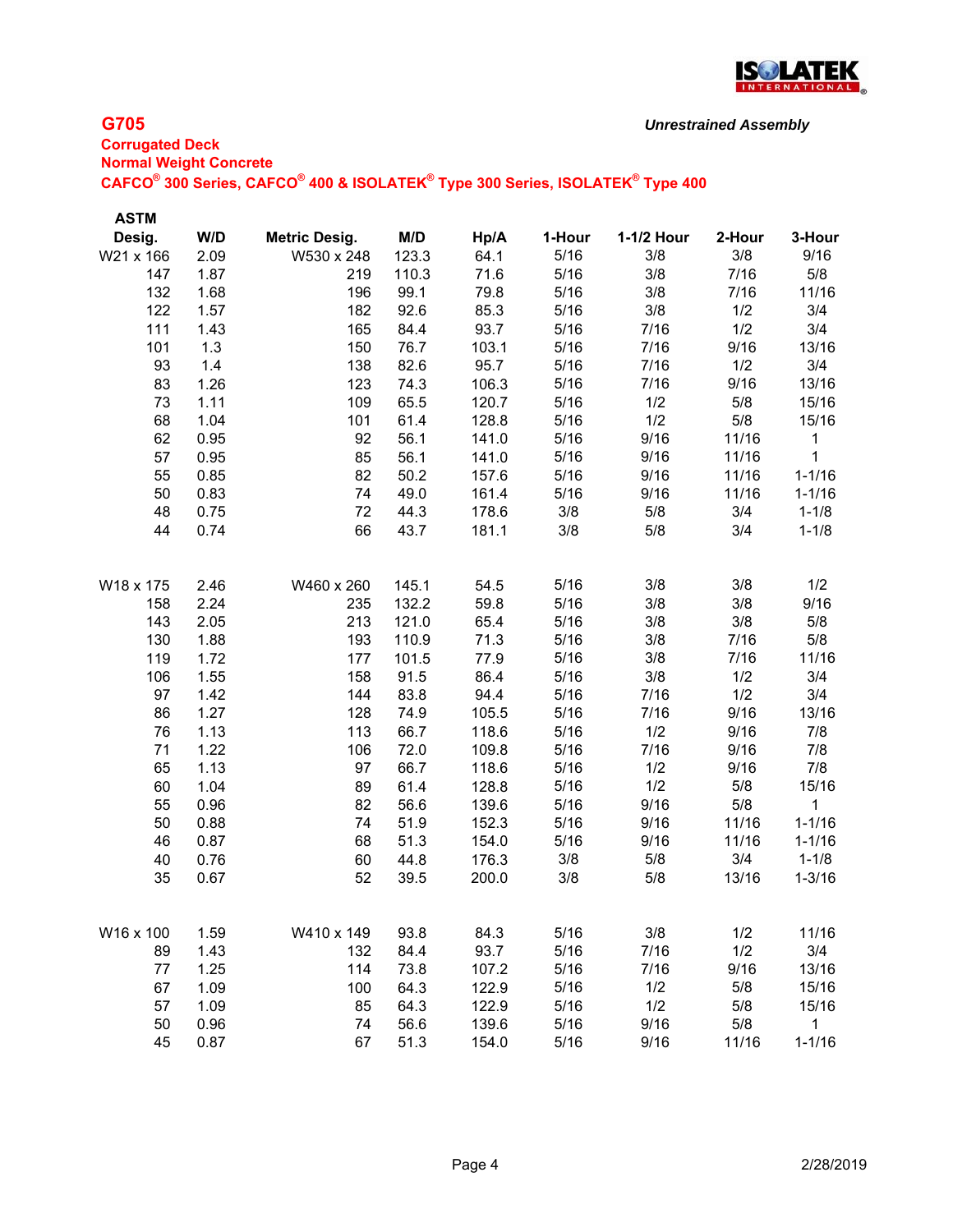

## **G705**

**Corrugated Deck Normal Weight Concrete CAFCO® 300 Series, CAFCO® 400 & ISOLATEK® Type 300 Series, ISOLATEK® Type 400**

| <b>ASTM</b> |      |                      |       |       |        |            |        |              |
|-------------|------|----------------------|-------|-------|--------|------------|--------|--------------|
| Desig.      | W/D  | <b>Metric Desig.</b> | M/D   | Hp/A  | 1-Hour | 1-1/2 Hour | 2-Hour | 3-Hour       |
| W16 x 40    | 0.78 | W410 x 60            | 46.0  | 171.8 | 3/8    | 5/8        | 3/4    | $1 - 1/8$    |
| 36          | 0.7  | 53                   | 41.3  | 191.4 | 3/8    | 5/8        | 3/4    | $1 - 3/16$   |
| 31          | 0.66 | 46                   | 38.9  | 203.0 | 3/8    | 11/16      | 13/16  | $1 - 1/4$    |
| 26          | 0.55 | 39                   | 32.5  | 243.6 | 7/16   | 3/4        | 7/8    | $1 - 5/16$   |
|             |      |                      |       |       |        |            |        |              |
| W14 x 808   | 8.75 | W360 x 1202          | 516.3 | 15.3  | 5/16   | 3/8        | 3/8    | 3/8          |
| 730         | 8.08 | 1086                 | 476.7 | 16.6  | 5/16   | 3/8        | 3/8    | 3/8          |
| 665         | 7.49 | 990                  | 441.9 | 17.9  | 5/16   | 3/8        | 3/8    | 3/8          |
| 605         | 6.96 | 900                  | 410.6 | 19.3  | 5/16   | 3/8        | 3/8    | 3/8          |
| 550         | 6.43 | 818                  | 379.4 | 20.8  | 5/16   | 3/8        | 3/8    | 3/8          |
| 500         | 5.95 | 744                  | 351.1 | 22.5  | 5/16   | 3/8        | 3/8    | 3/8          |
| 455         | 5.53 | 677                  | 326.3 | 24.2  | 5/16   | 3/8        | 3/8    | 3/8          |
| 426         | 5.21 | 634                  | 307.4 | 25.7  | 5/16   | 3/8        | 3/8    | 3/8          |
| 398         | 4.93 | 592                  | 290.9 | 27.2  | 5/16   | 3/8        | 3/8    | 3/8          |
| 370         | 4.63 | 551                  | 273.2 | 28.9  | 5/16   | 3/8        | 3/8    | 3/8          |
| 342         | 4.32 | 509                  | 254.9 | 31.0  | 5/16   | 3/8        | 3/8    | 3/8          |
| 311         | 3.98 | 463                  | 234.8 | 33.7  | 5/16   | 3/8        | 3/8    | 3/8          |
| 283         | 3.66 | 421                  | 215.9 | 36.6  | 5/16   | 3/8        | 3/8    | 3/8          |
| 257         | 3.36 | 382                  | 198.2 | 39.9  | 5/16   | 3/8        | 3/8    | 7/16         |
| 233         | 3.08 | 347                  | 181.7 | 43.5  | 5/16   | 3/8        | 3/8    | 7/16         |
| 211         | 2.81 | 314                  | 165.8 | 47.7  | 5/16   | 3/8        | 3/8    | 1/2          |
| 193         | 2.6  | 287                  | 153.4 | 51.5  | 5/16   | 3/8        | 3/8    | 1/2          |
| 176         | 2.38 | 262                  | 140.4 | 56.3  | 5/16   | 3/8        | 3/8    | 9/16         |
| 159         | 2.16 | 237                  | 127.4 | 62.0  | 5/16   | 3/8        | 3/8    | 9/16         |
| 145         | 1.99 | 216                  | 117.4 | 67.3  | 5/16   | 3/8        | 3/8    | 5/8          |
| 132         | 1.89 | 196                  | 111.5 | 70.9  | 5/16   | 3/8        | 7/16   | 5/8          |
| 120         | 1.71 | 179                  | 100.9 | 78.4  | 5/16   | 3/8        | 7/16   | 11/16        |
| 109         | 1.57 | 162                  | 92.6  | 85.3  | 5/16   | 3/8        | 1/2    | 3/4          |
| 99          | 1.43 | 147                  | 84.4  | 93.7  | 5/16   | 7/16       | 1/2    | 3/4          |
| 90          | 1.31 | 134                  | 77.3  | 102.3 | 5/16   | 7/16       | 9/16   | 13/16        |
| 82          | 1.45 | 122                  | 85.6  | 92.4  | 5/16   | 7/16       | 1/2    | 3/4          |
| 74          | 1.32 | 110                  | 77.9  | 101.5 | 5/16   | 7/16       | 9/16   | 13/16        |
| 68          | 1.22 | 101                  | 72.0  | 109.8 | 5/16   | 7/16       | 9/16   | 7/8          |
| 61          | 1.1  | 91                   | 64.9  | 121.8 | 5/16   | 1/2        | 5/8    | 15/16        |
| 53          | 1.06 | 79                   | 62.5  | 126.4 | 5/16   | 1/2        | 5/8    | 15/16        |
| 48          | 0.97 | 72                   | 57.2  | 138.1 | 5/16   | 9/16       | 5/8    | $\mathbf{1}$ |
| 43          | 0.87 | 64                   | 51.3  | 154.0 | 5/16   | 9/16       | 11/16  | $1 - 1/16$   |
| 38          | 0.8  | 57                   | 47.2  | 167.5 | 3/8    | 5/8        | 3/4    | $1 - 1/8$    |
| 34          | 0.72 | 51                   | 42.5  | 186.1 | 3/8    | 5/8        | 3/4    | $1 - 3/16$   |
| 30          | 0.64 | 45                   | 37.8  | 209.3 | 3/8    | 11/16      | 13/16  | $1 - 1/4$    |
| 26          | 0.62 | 39                   | 36.6  | 216.1 | 3/8    | 11/16      | 13/16  | $1 - 1/4$    |
| 22          | 0.53 | 33                   | 31.3  | 252.8 | 7/16   | 3/4        | 7/8    | $1 - 3/8$    |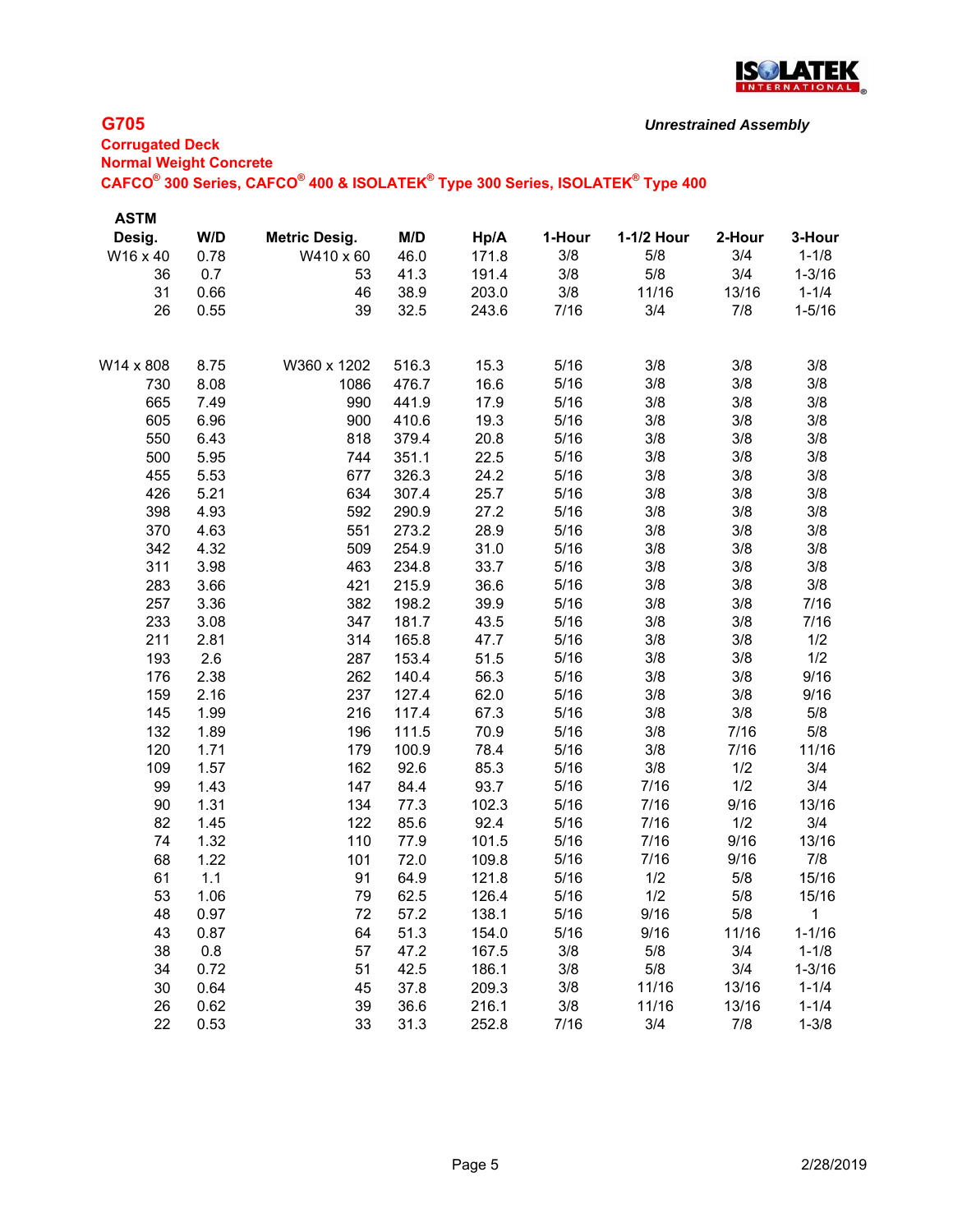

## **G705**

## **Corrugated Deck Normal Weight Concrete CAFCO® 300 Series, CAFCO® 400 & ISOLATEK® Type 300 Series, ISOLATEK® Type 400** *Unrestrained Assembly*

| <b>ASTM</b> |      |                      |       |       |        |            |        |            |
|-------------|------|----------------------|-------|-------|--------|------------|--------|------------|
| Desig.      | W/D  | <b>Metric Desig.</b> | M/D   | Hp/A  | 1-Hour | 1-1/2 Hour | 2-Hour | 3-Hour     |
| W12 x 336   | 4.85 | W310 x 500           | 286.2 | 27.6  | 5/16   | 3/8        | 3/8    | 3/8        |
| 305         | 4.49 | 454                  | 264.9 | 29.8  | 5/16   | 3/8        | 3/8    | 3/8        |
| 279         | 4.19 | 415                  | 247.2 | 32.0  | 5/16   | 3/8        | 3/8    | 3/8        |
| 252         | 3.84 | 375                  | 226.6 | 34.9  | 5/16   | 3/8        | 3/8    | 3/8        |
| 230         | 3.55 | 342                  | 209.5 | 37.7  | 5/16   | 3/8        | 3/8    | 3/8        |
| 210         | 3.27 | 313                  | 192.9 | 41.0  | 5/16   | 3/8        | 3/8    | 7/16       |
| 190         | 3    | 283                  | 177.0 | 44.7  | 5/16   | 3/8        | 3/8    | 7/16       |
| 170         | 2.72 | 253                  | 160.5 | 49.3  | 5/16   | 3/8        | 3/8    | 1/2        |
| 152         | 2.45 | 225                  | 144.6 | 54.7  | 5/16   | 3/8        | 3/8    | 1/2        |
| 136         | 2.23 | 202                  | 131.6 | 60.1  | 5/16   | 3/8        | 3/8    | 9/16       |
| 120         | 1.99 | 179                  | 117.4 | 67.3  | 5/16   | 3/8        | 3/8    | 5/8        |
| 106         | 1.77 | 158                  | 104.4 | 75.7  | 5/16   | 3/8        | 7/16   | 11/16      |
| 96          | 1.61 | 143                  | 95.0  | 83.2  | 5/16   | 3/8        | 1/2    | 11/16      |
| 87          | 1.47 | 129                  | 86.7  | 91.1  | 5/16   | 7/16       | 1/2    | 3/4        |
| 79          | 1.34 | 117                  | 79.1  | 100.0 | 5/16   | 7/16       | 1/2    | 13/16      |
| 72          | 1.23 | 107                  | 72.6  | 108.9 | 5/16   | 7/16       | 9/16   | 7/8        |
| 65          | 1.11 | 97                   | 65.5  | 120.7 | 5/16   | 1/2        | 5/8    | 15/16      |
| 58          | 1.1  | 86                   | 64.9  | 121.8 | 5/16   | 1/2        | 5/8    | 15/16      |
| 53          | 1.02 | 79                   | 60.2  | 131.4 | 5/16   | 1/2        | 5/8    | 15/16      |
| 50          | 1.06 | 74                   | 62.5  | 126.4 | 5/16   | 1/2        | 5/8    | 15/16      |
| 45          | 0.97 | 67                   | 57.2  | 138.1 | 5/16   | 9/16       | 5/8    | 1          |
| 40          | 0.86 | 60                   | 50.7  | 155.8 | 5/16   | 9/16       | 11/16  | $1 - 1/16$ |
| 35          | 0.81 | 52                   | 47.8  | 165.4 | 5/16   | 9/16       | 11/16  | $1 - 1/16$ |
| 30          | 0.69 | 45                   | 40.7  | 194.2 | 3/8    | 5/8        | 13/16  | $1 - 3/16$ |
| 26          | 0.61 | 39                   | 36.0  | 219.6 | 3/8    | 11/16      | 13/16  | $1 - 1/4$  |
| 22          | 0.62 | 33                   | 36.6  | 216.1 | 3/8    | 11/16      | 13/16  | $1 - 1/4$  |
| 19          | 0.54 | 28                   | 31.9  | 248.1 | 7/16   | 3/4        | 7/8    | $1 - 3/8$  |
| 16          | 0.45 | 24                   | 26.6  | 297.7 | 7/16   | 13/16      | 15/16  | $1 - 7/16$ |
| 14          | 0.4  | 21                   | 23.6  | 335.0 | 1/2    | 13/16      | 1      | $1 - 1/2$  |
| W10 x 112   | 2.17 | W250 x 167           | 128.0 | 61.7  | 5/16   | 3/8        | 3/8    | 9/16       |
| 100         | 1.97 | 149                  | 116.2 | 68.0  | 5/16   | 3/8        | 7/16   | 5/8        |
| 88          | 1.74 | 131                  | 102.7 | 77.0  | 5/16   | 3/8        | 7/16   | 11/16      |
| 77          | 1.54 | 115                  | 90.9  | 87.0  | 5/16   | 3/8        | 1/2    | 3/4        |
| 68          | 1.38 | 101                  | 81.4  | 97.1  | 5/16   | 7/16       | 1/2    | 13/16      |
| 60          | 1.22 | 89                   | 72.0  | 109.8 | 5/16   | 7/16       | 9/16   | 7/8        |
| 54          | 1.11 | 80                   | 65.5  | 120.7 | 5/16   | 1/2        | 5/8    | 15/16      |
| 49          | 1.01 | 73                   | 59.6  | 132.7 | 5/16   | 1/2        | 5/8    | 15/16      |
| 45          | 1.06 | 67                   | 62.5  | 126.4 | 5/16   | 1/2        | 5/8    | 15/16      |
| 39          | 0.92 | 58                   | 54.3  | 145.6 | 5/16   | 9/16       | 11/16  | 1          |
| 33          | 0.78 | 49                   | 46.0  | 171.8 | 3/8    | 5/8        | 3/4    | $1 - 1/8$  |
| 30          | 0.8  | 45                   | 47.2  | 167.5 | 3/8    | 5/8        | 3/4    | $1 - 1/8$  |